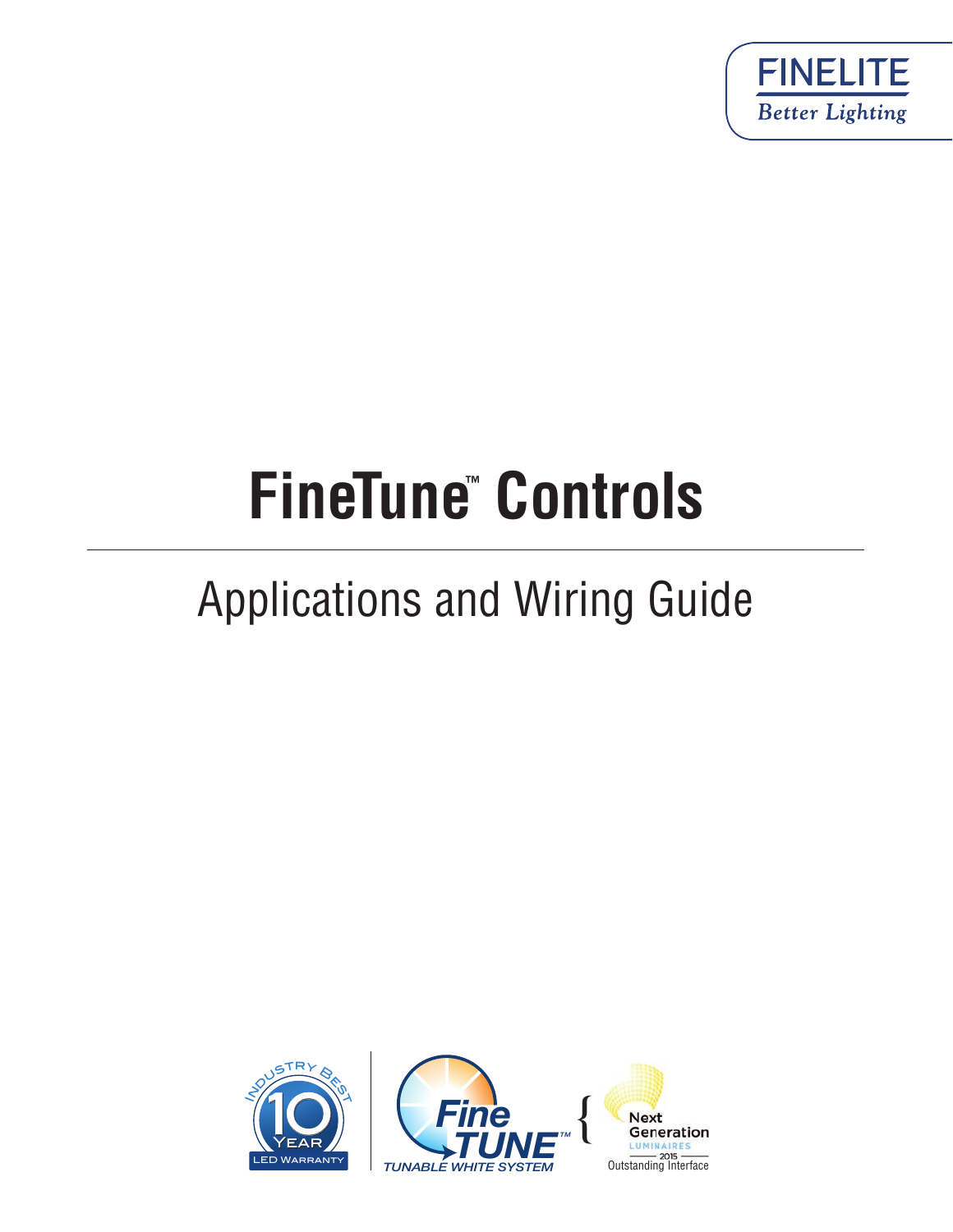- Introduction **3**
- **4** System Components & Specs
- Installed Architecture **5**
- Quick Design Guide **6–9**
	- FineTune System: List of Components **10**
- Typical Wiring Diagrams **11–15**
	- **16** Single Line Voltage Switching
	- 3-Way Line Voltage Switching **17**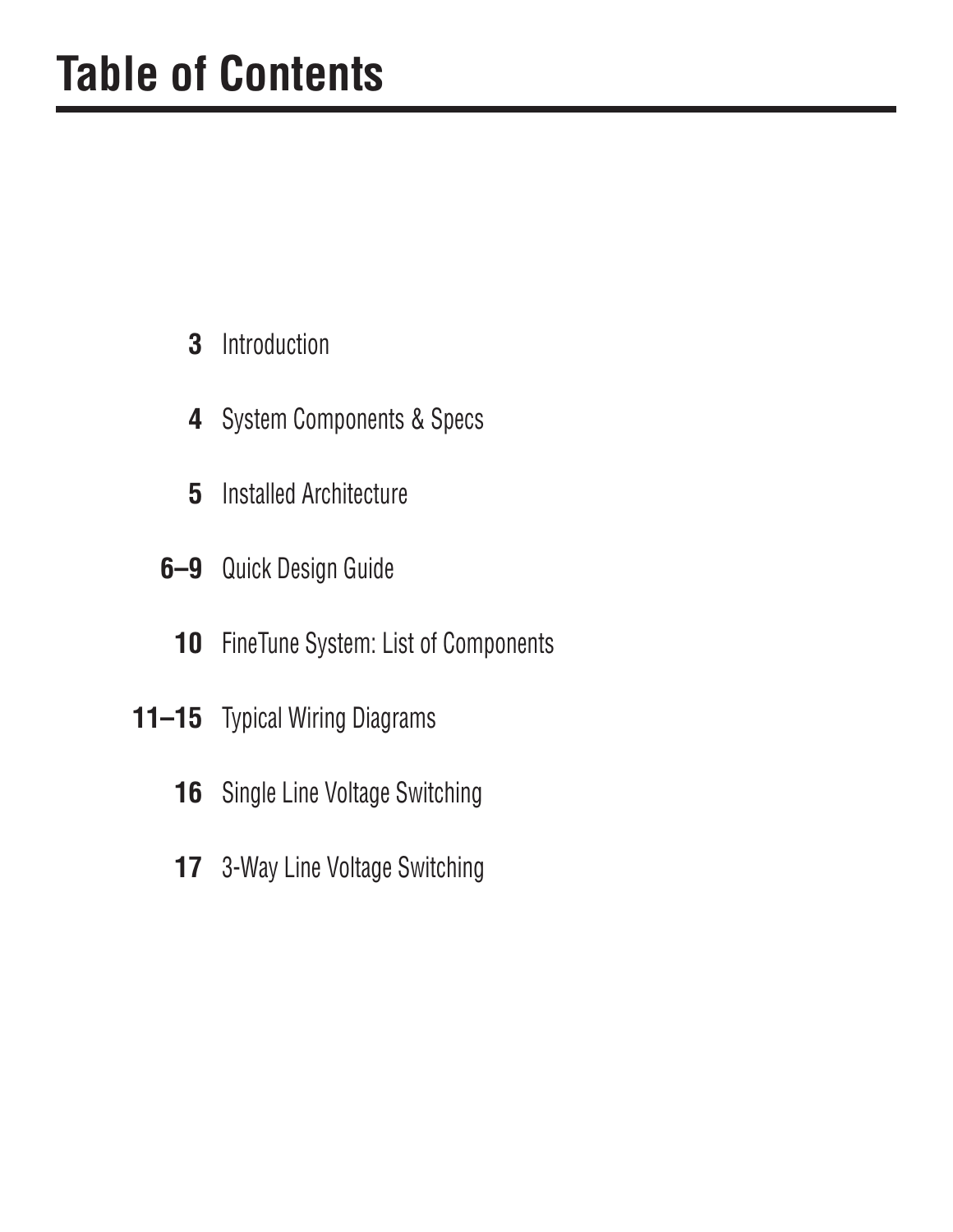The FineTune™ system is a room based plug and play tunable white lighting control system. FineTune gives users the ability control the color temperature and the light levels of FineTune enabled luminaires. Three DMX outputs define general lighting and two optional daylight zones. Occupancy Sensors can be plugged into a "Auto On / OFF" port or a "Manual ON / Auto OFF" port for vacancy sensing. The system is Demand Response capable and is ETL Listed.

#### **Features**

- Color range of Finelite Tunable White luminaires: 2700K to 6500K
- Dimming down to 1%
- Plug and play connections, simplified commissioning
- Occupancy sensing or vacancy sensing
- Two (2) automatic daylight dimming zones; one (1) non-daylight zone
- Central Control enables remote DMX control
- Demand Response capable
- EM Option: Factory installed battery backup
- FineTune Mobile App: Wireless control of luminaires



**Power Control Center (PCC)** Wall Controller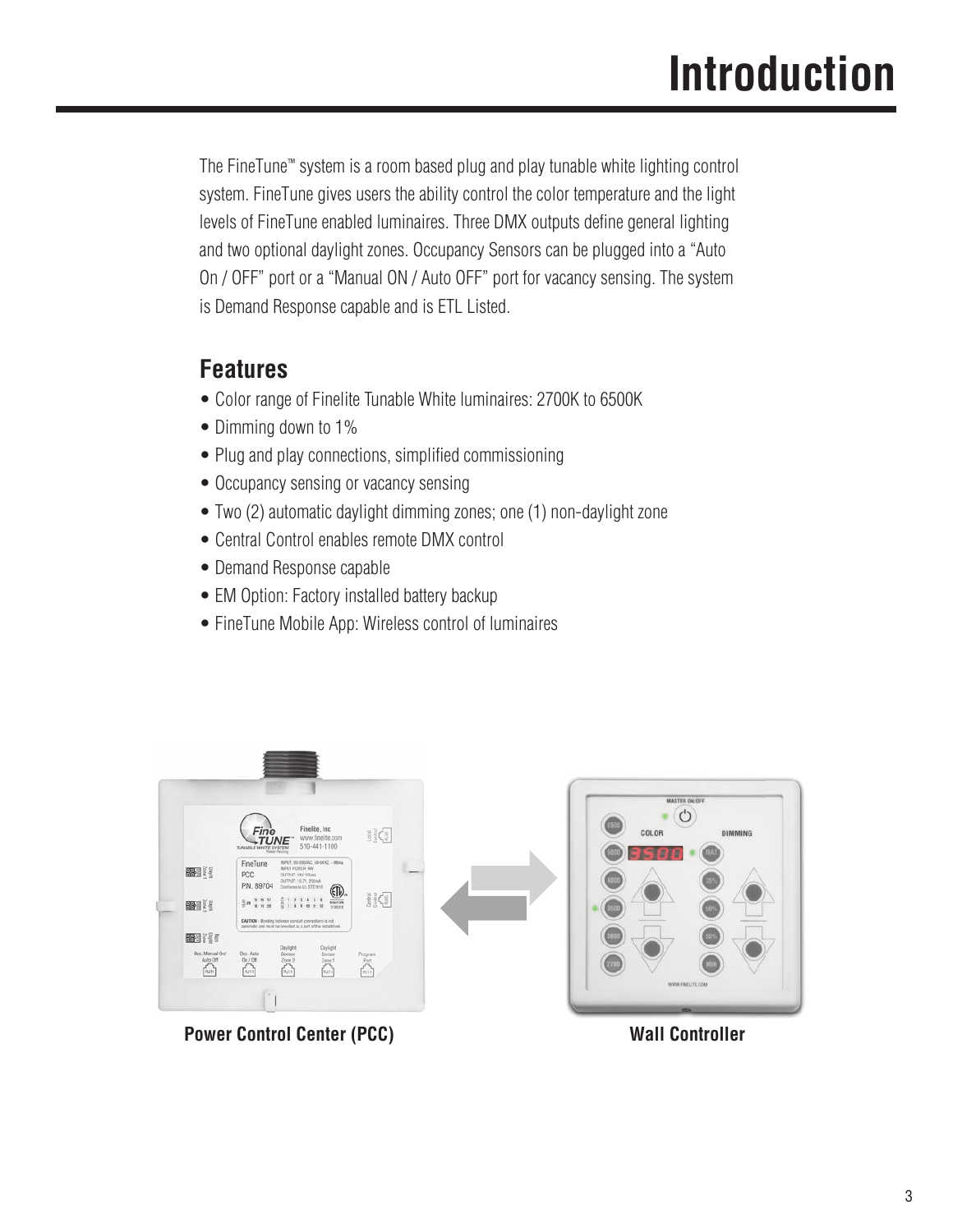# **System Components & Specs**







#### **Power Control Center (PCC)**

This is the system hub that controls the color temperature and light level of the luminaires based on inputs from the Wall Controller, Daylight Sensors, Occupancy Senors or Central Control commands.

- Powered via line voltage 120V / 277V VAC
- Plenum rated for installation above ceiling
- RDM enabled

#### **Wall Controller**

Users can tune the color temperature and dim the light levels of the FineTune™ enabled luminaires via presets or incremental controls through the wall controller.

- Color temperature presets: 2700K, 3000K, 3500K, 4000K, 5000K & 6500K
- Continuous dimming down to 1%, Master ON / OFF control
- One (1) Wall Controller per PCC
- Bluetooth chip embedded for communication to and from the FineTune mobile App
- RJ45 connection runs up to 300 feet

#### **FineTune DMX Cables**

FineTune enabled luminaires are daisy chained together with FineTune DMX cables. Each luminaire has an IN and an OUT DMX connection for the DMX cable lengths to connect to.

- No limit to the amount of fixtures the DMX cables can daisy chain together
- Plenum rated for above ceiling connections
- DMX connection runs up to 1,000 feet



#### **Occupancy Sensors**

FineTune utilizes ceiling mount or wall mount dual tech low voltage Occupancy Sensors with RJ11 plug and play connections to the PCC.

- Two (2) Occupancy Sensors per PCC
- Manual ON / Auto OFF: Vacancy Sensing
- Auto ON / OFF: Occupancy Sensing
- RJ11 connection runs up to 300 feet



#### **Daylight Sensors**

Ceiling mount closed loop low voltage automatic daylight dimming sensor with a RJ11 plug and play connections to the PCC.

- Two (2) Daylight Sensors per PCC
- Setup performed with hand-held remote
- RJ11 connection runs up to 300 feet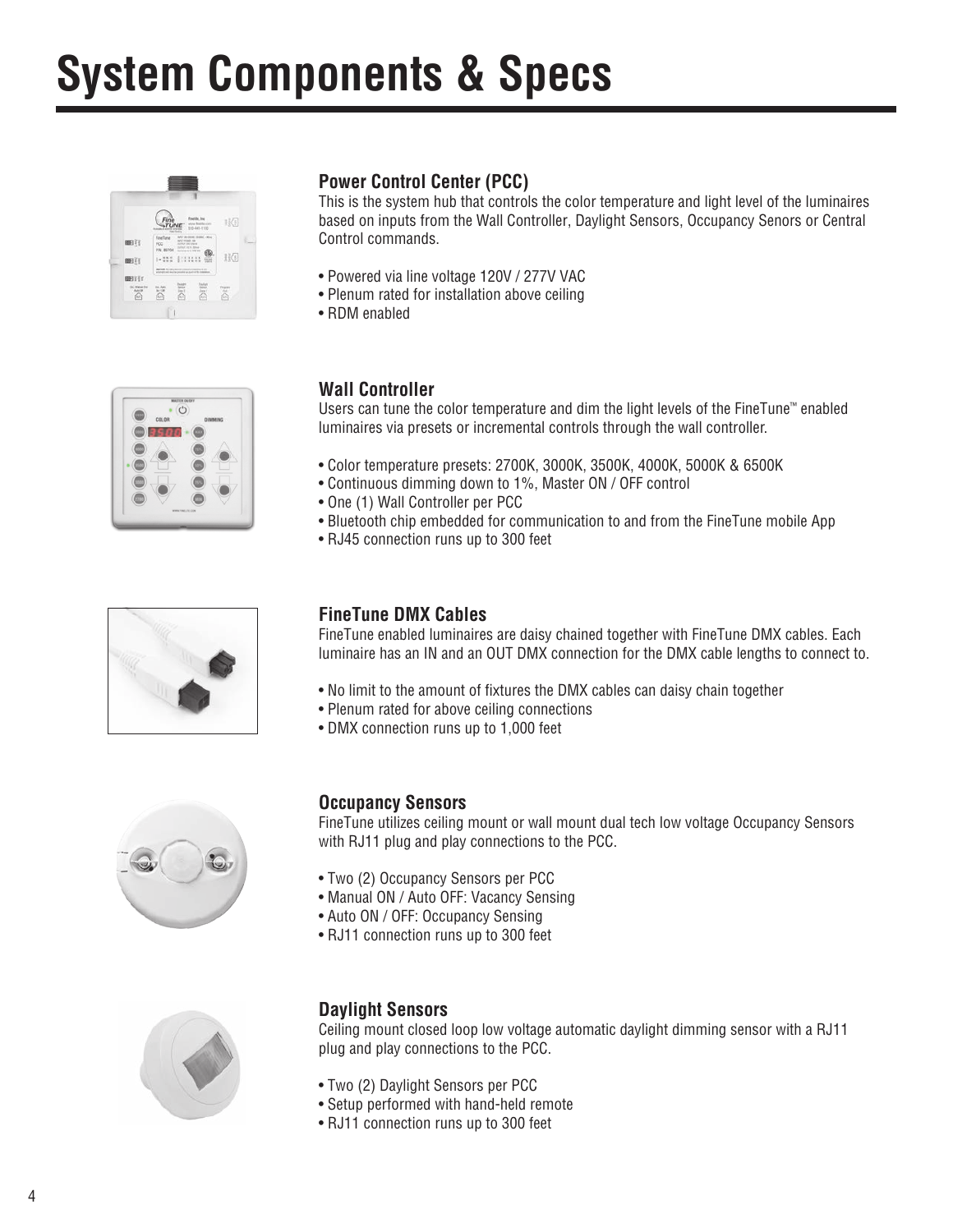# **Installed Architecture**



#### **Installed FineTune™ Hardware**



#### **Power Control Center (PCC)**

A system hub that regulates the color and dimming of the luminaires via the Wall Controller. It also manages the inputs from the Occupancy Sensors and Daylight Sensors to meet code requirements. Made to mount to a J-box above the ceiling.



#### **Wall Controller**

The Wall Controller allows for dimming in 1% increments and control of the CCT in steps of 25. It also comes standard with color and light level presets. Fits in any 2-gang switch box.



#### **Dual Technology Occupancy Sensors**

Occupancy Sensors allow for significant energy savings, as well as meet many new emerging energy codes. The FineTune system allows for Auto ON / OFF, or Manual ON / Auto OFF (Vacancy Sensing). Available in ceiling mount or wall mount.



#### **Closed Loop Daylight Sensors**

For spaces with large windows and lots of natural light, Daylight Sensors provide the ability to top trim the maximum light output for compelling energy saving. Available in ceiling mount only.

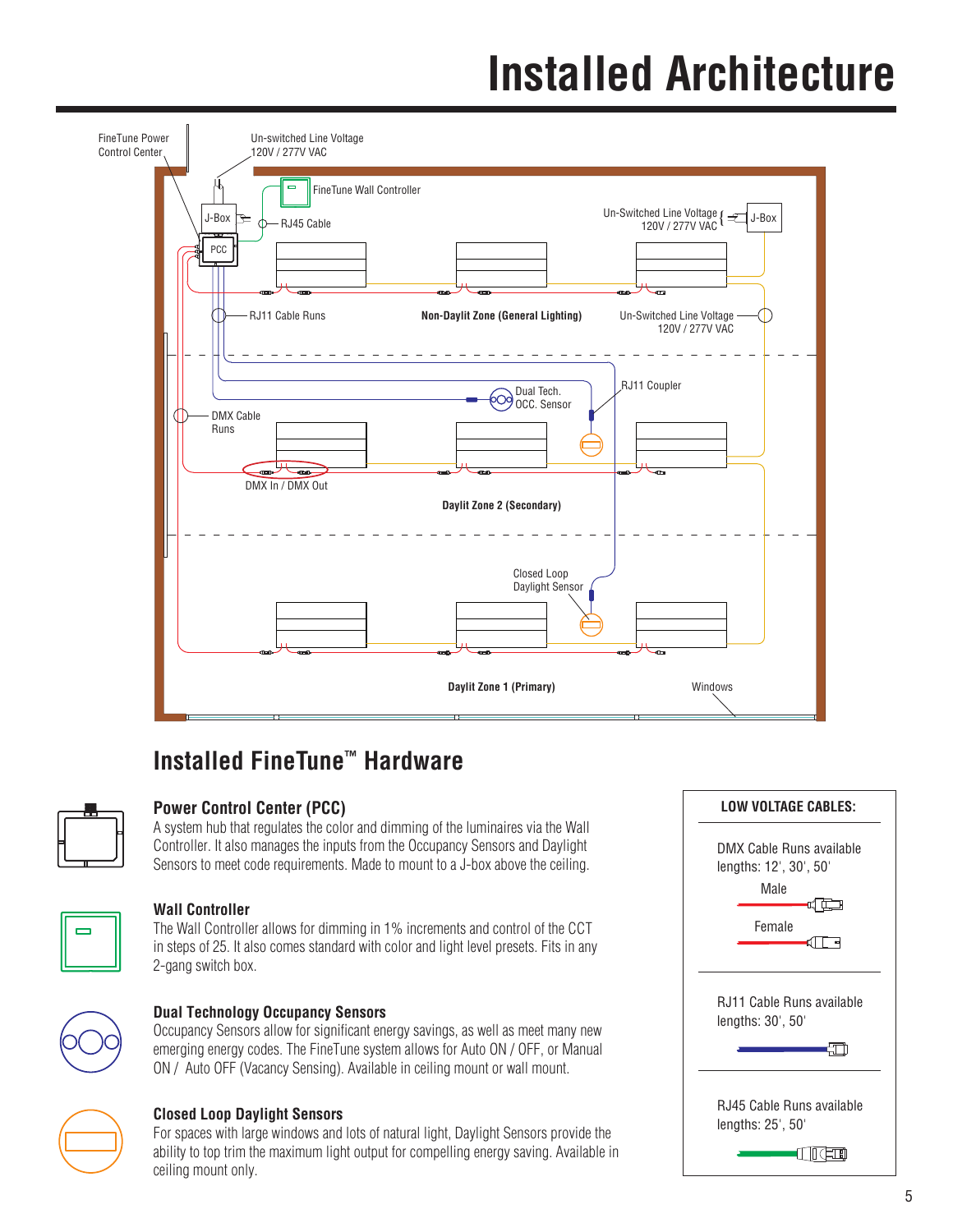# **Quick Design Guide**

The following steps will guide you through the specification process for the FineTune™ lighting control system using one room layout.

# **STEP 1 - Place Controls**

Select the number of FineTune control systems that are needed for your project.



- Qty. 3 Power Control Center
- Qty. 3 Wall Controller
- Qty. 3 25' RJ45 Cable

### **Tips**

- FineTune controls will always consist of one (1) Power Control Center, one (1) Wall Controller, and one (1) 25' RJ45 cable. 50' RJ45 cables available.
- The FineTune control system operates a space as a single control zone for both dimming and color with the ability to define two daylight zones and one non-daylight zone. Generally one FineTune control system is needed per room or area.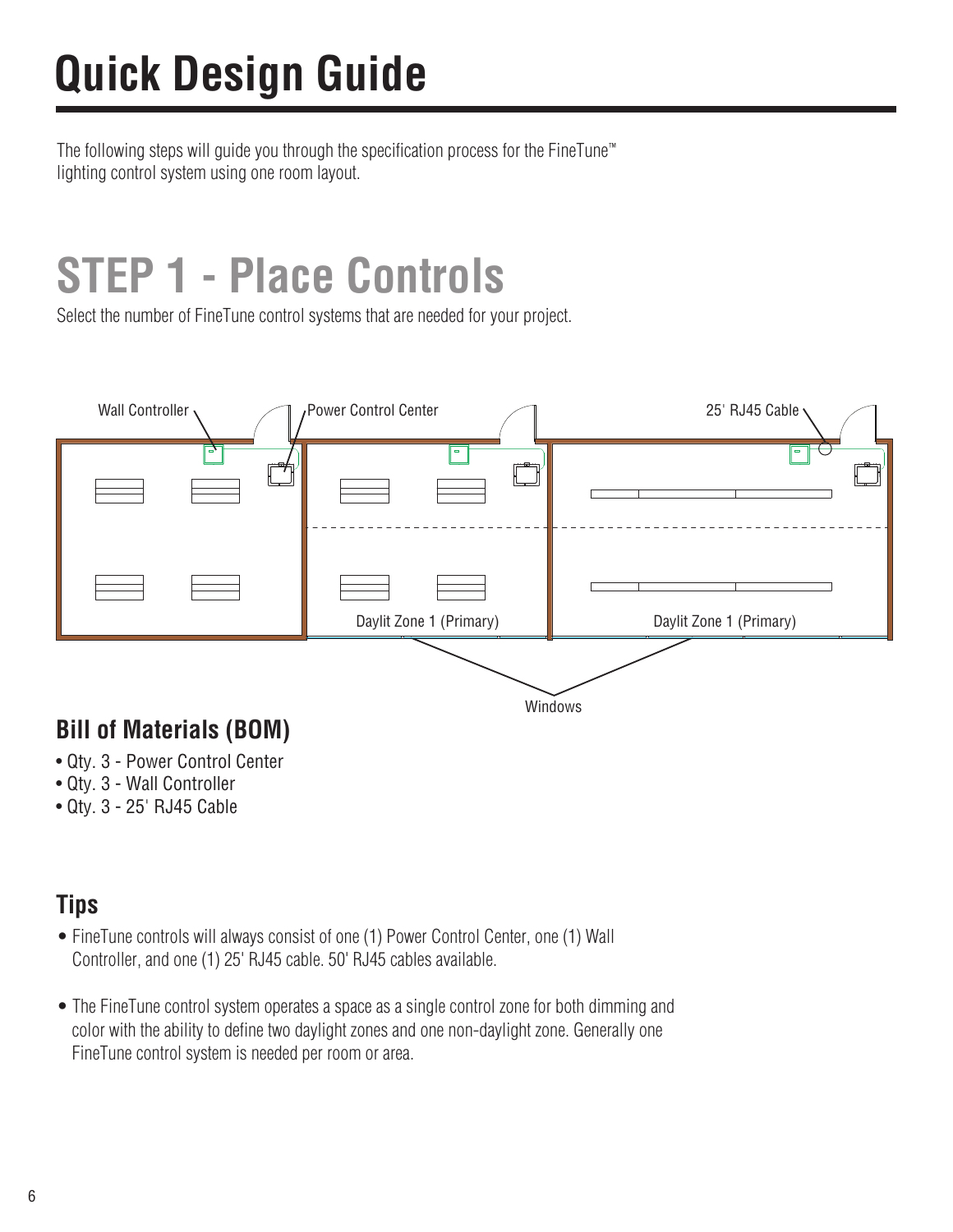# **STEP 2 - Place Occupancy Sensors**

Choose the number of Occupancy Sensors required per space: Up to two (2) Occupancy Sensors can be used per PCC.



## **Bill of Materials (BOM)**

- Qty. 3 Occupancy Sensor
- Qty. 3 30' RJ11 Cable
- Qty. 3 RJ11 Coupler

#### **Tips**

• FineTune will provide 30' RJ11 cables and RJ11 cable couplers and RJ11 cable splitters based on the total number of sensors required. 50' RJ11 cables available.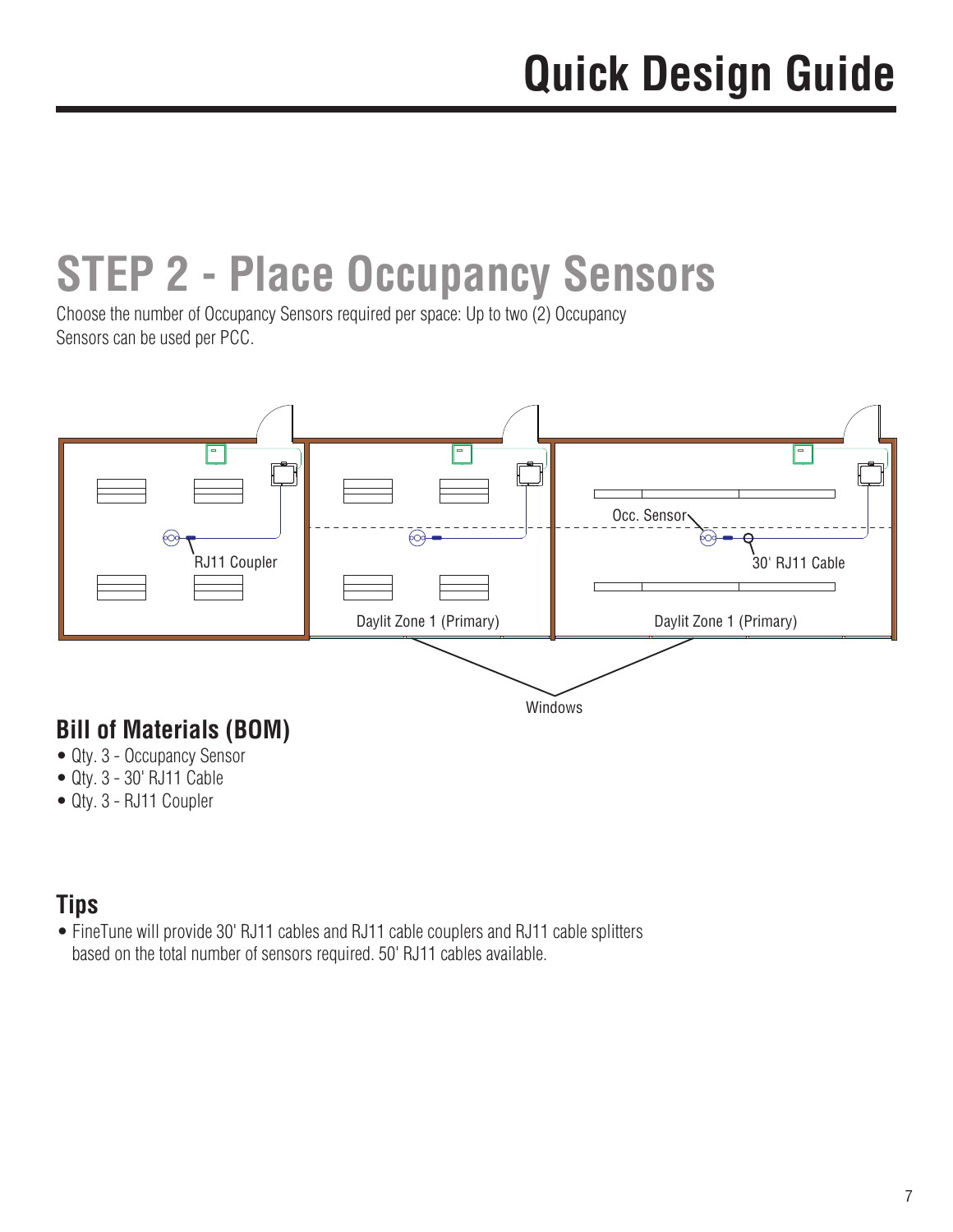# **STEP 3 - Place Daylight Sensors**

Choose the number of Daylight Sensors required per space: Up to two (2) Daylight Sensors can be used per space.



## **Bill of Materials (BOM)**

- Qty. 2 Daylight Sensor
- Qty. 2 30' RJ11 Cable
- Qty. 2 RJ11 Coupler

#### **Tips**

• FineTune will provide 30' RJ11 cables and RJ11 cable couplers based on the total number of sensors required. 50' RJ11 cables available.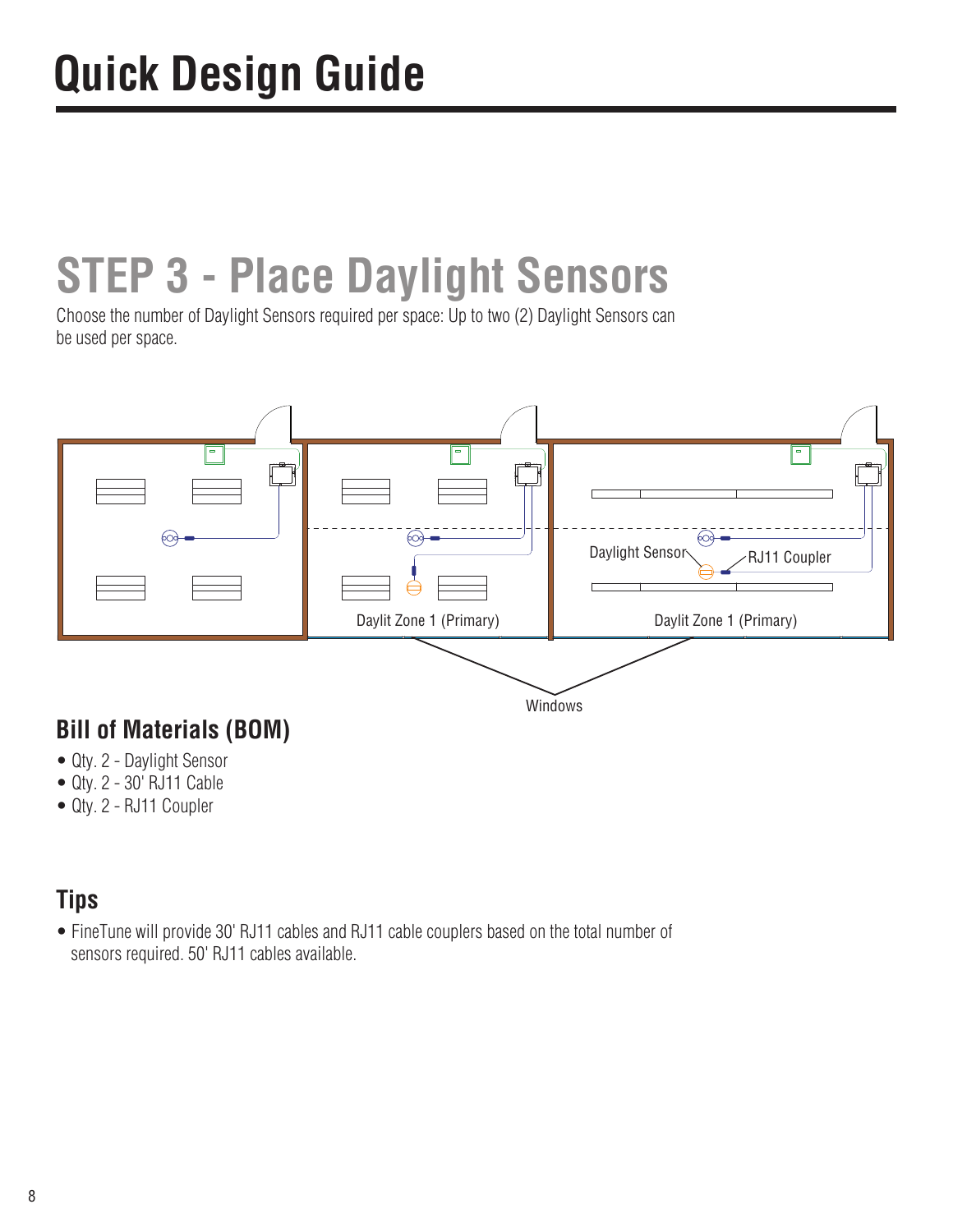# **STEP 4 - Determine Cable Lengths**

Choose the lengths and number of DMX cables required to daisy chain the DMX control signal: 12', 30', and 50' cable lengths available.



## **Bill of Materials (BOM)**

• Qty. 10 - 12' DMX Cable

### **Tips**

- Each project is unique and will require a different number of cables based on the mounting location of the luminaires, controls and specific site conditions. Be sure to review the lighting plan and choose the cables according to your specific project.
- Finelite DMX cables plug together end to end to make longer runs.

#### **Complete Project BOM**

- Qty. 3 Power Control Center
- Qty. 3 Wall Controller
- Qty. 3 Occupancy Sensor
- Qty. 2 Daylight Sensor
- Qty. 5 RJ11 Coupler
- Qty. 3 25' RJ45 Cable
- $\bullet$  Qty.  $5 30'$  RJ11 Cable
- $\bullet$  Qty. 10  $-$  12' DMX Cable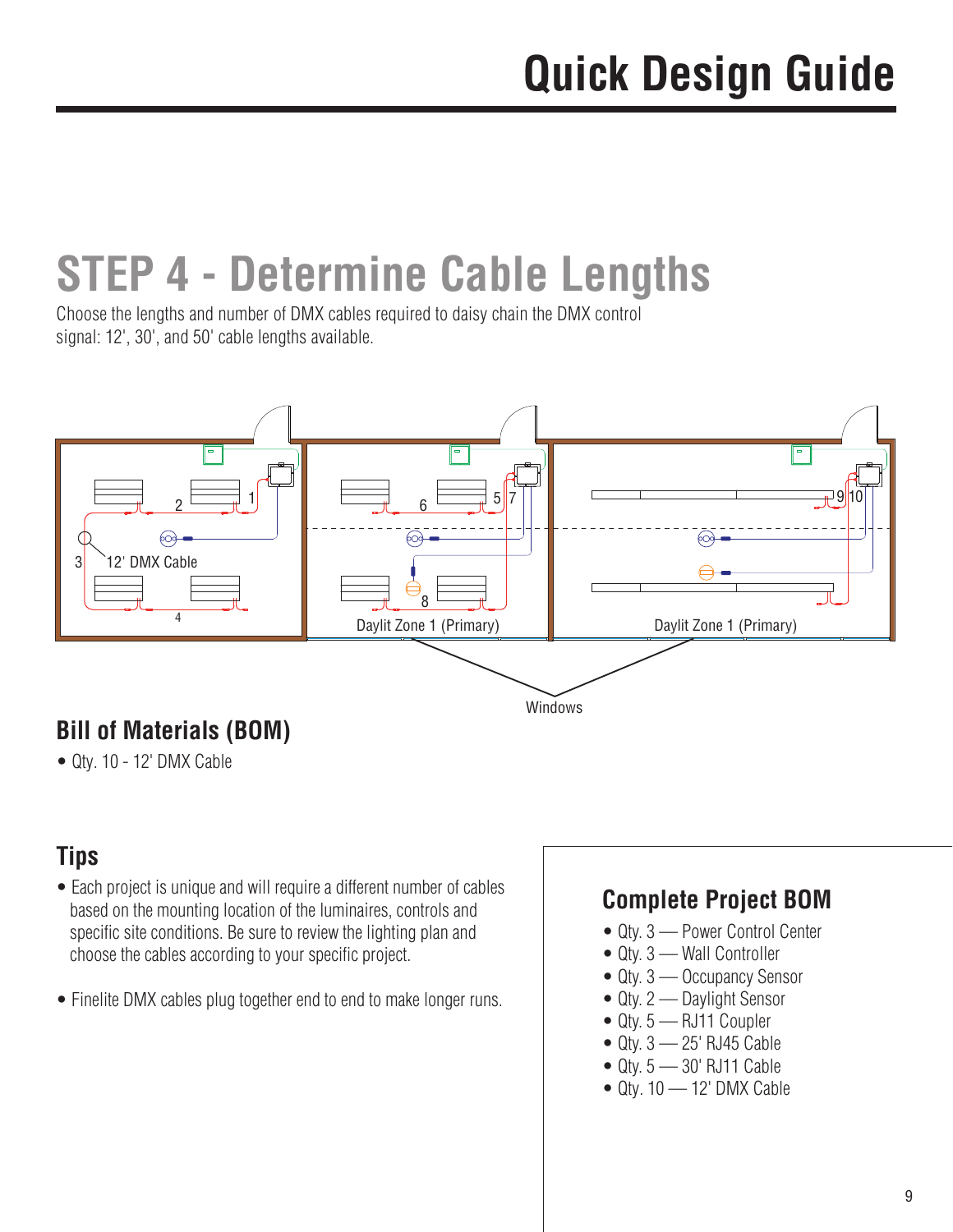# **FineTune System: List of Components**

#### **FineTune™ Driver**

• PN: 89661 — Finelite DMX Driver, 120V/277V VAC 50-60 Hz, 40W

#### **FineTune Controls System**

- PN: 89704 Power Control Center, Plenum Rated, 120V/277V VAC, 60 Hz
- PN: 89703 Wall Controller, White Nylon

#### **DMX Cables**

- PN: 89648 50' DMX Cable, Plenum Rated
- PN: 89647 30' DMX Cable, Plenum Rated
- PN: 89646 12' DMX Cable, Plenum Rated

#### **RJ45 Cables**

- PN: 58100 50' RJ45 Cable, Plenum Rated
- PN: 58106 25' RJ45 Cable, Plenum Rated
- PN: 58466 RJ45 Splitter
- PN: 58462 RJ45 Coupler

#### **RJ11 Cables & Connectors**

- PN: 89652 50' RJ11 Cable, Plenum Rated
- PN: 89651 30' RJ11 Cable, Plenum Rated
- PN: 62164 RJ11 Splitter
- PN: 62163 RJ11 Coupler

#### **Occupancy & Daylight Sensor**

- PN: 89730 Occupancy Sensor Dual Technology
- PN: 89705 Wall Mount Occupancy Sensor Dual Technology
- PN: 89662 Daylight Sensor Closed Loop
- PN: 58036 Daylight Sensor Remote (One Per Project)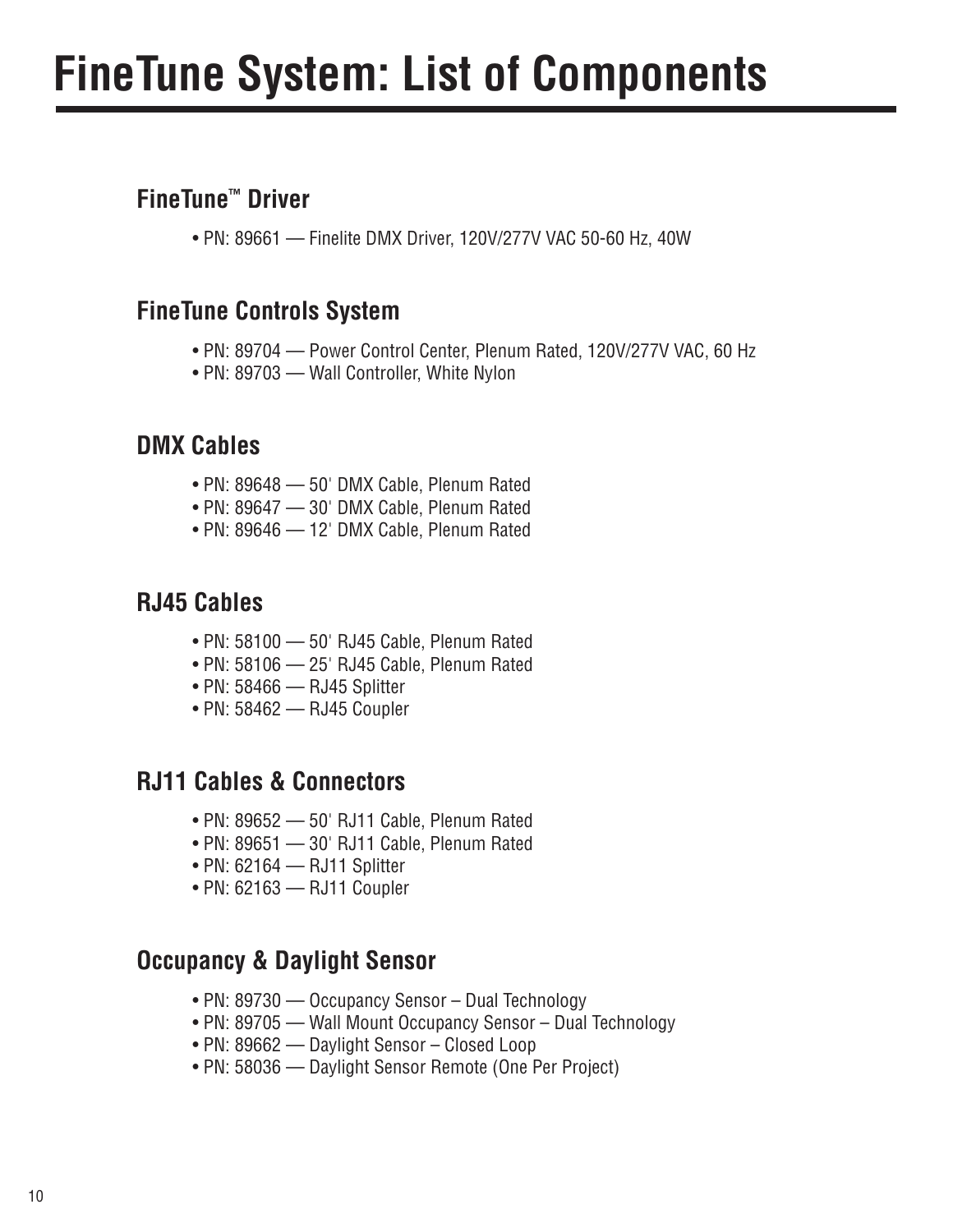

### **Basic FineTune™ Layout**



**NOTE:** Plug the RJ45 from the Wall Controller into the "Wall Control" port.



• An additional DMX cable length connects the luminaires together.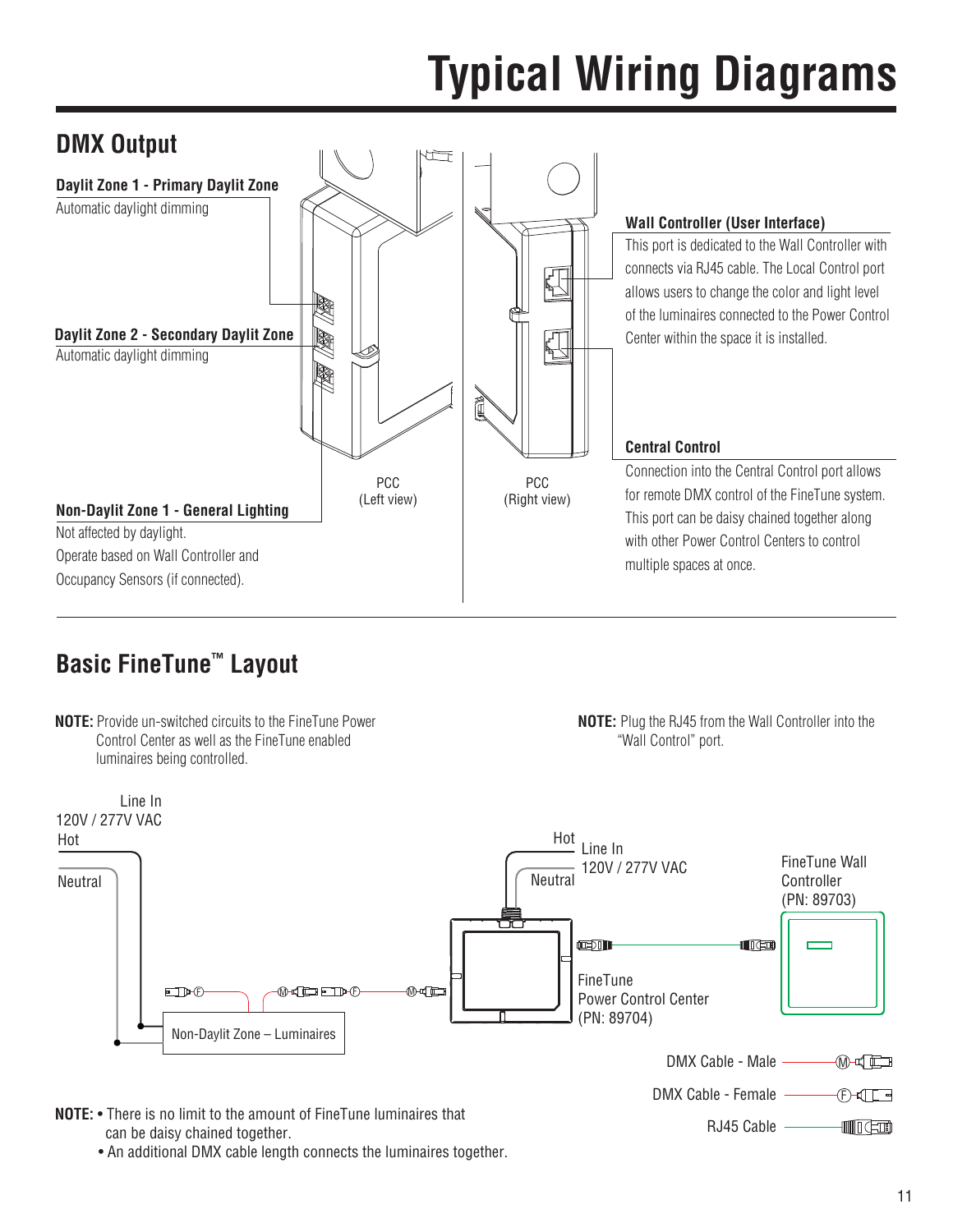## **FineTune™ Central Control Networking**

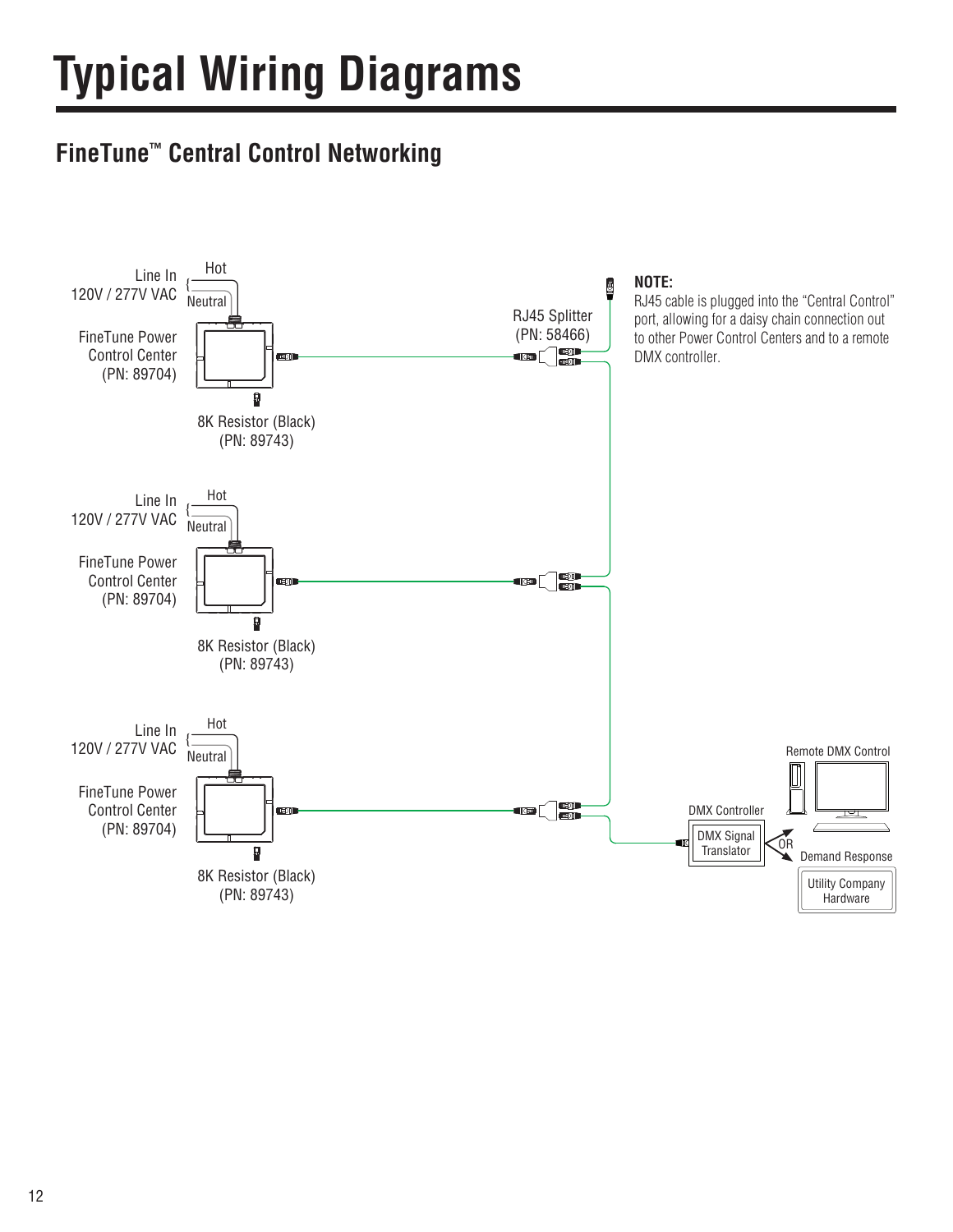## **Programming Port (Port 5)**



#### **8K Resistor (Black)**

Central Control can now control color and light intensity.  $5 \longrightarrow$  Wall Controller overrides color and light intensity of the  $\sim$  8K Resistor (Black) Central Control for 1 hour.

#### **10K Resistor (White)**

Central Control can now control color and light intensity. Wall Controller can only control light intensity. Wall Controller cannot adjust the color. Used for Demand Response.



(PN: 89743)



10K Resistor (White) (PN: 89744)

### **Occupancy Sensor Inputs**



There are two optional ports for Occupancy Sensor functionality.

#### **Option 1: Manual ON/ Auto OFF (Port 1)**

This port makes the Occupancy Sensor(s) into a vacancy sensor so that the Wall Controller must be used to turn the lights ON in that space.

#### **Option 2: Auto ON / OFF (Port 2)**

Placing the RJ11 cable from the Occupancy Sensor(s) into port 2 allows the lights to turn ON or OFF automatically due to occupancy of the space.

### **Daylight Sensor Inputs**



There are two inputs that allow for two Daylight Sensors.

#### **Daylight Sensor Zone 2 (Port 3)**

Connecting the RJ11 cable from the Daylight Sensor to this port will control the DMX output "Daylit Zone 2" for automatic daylight dimming.

#### **Daylight Sensor Zone 1 (Port 4)**

Connecting the RJ11 cable from the Daylight Sensor to this port will control the DMX output "Daylit Zone 1" for automatic daylight dimming.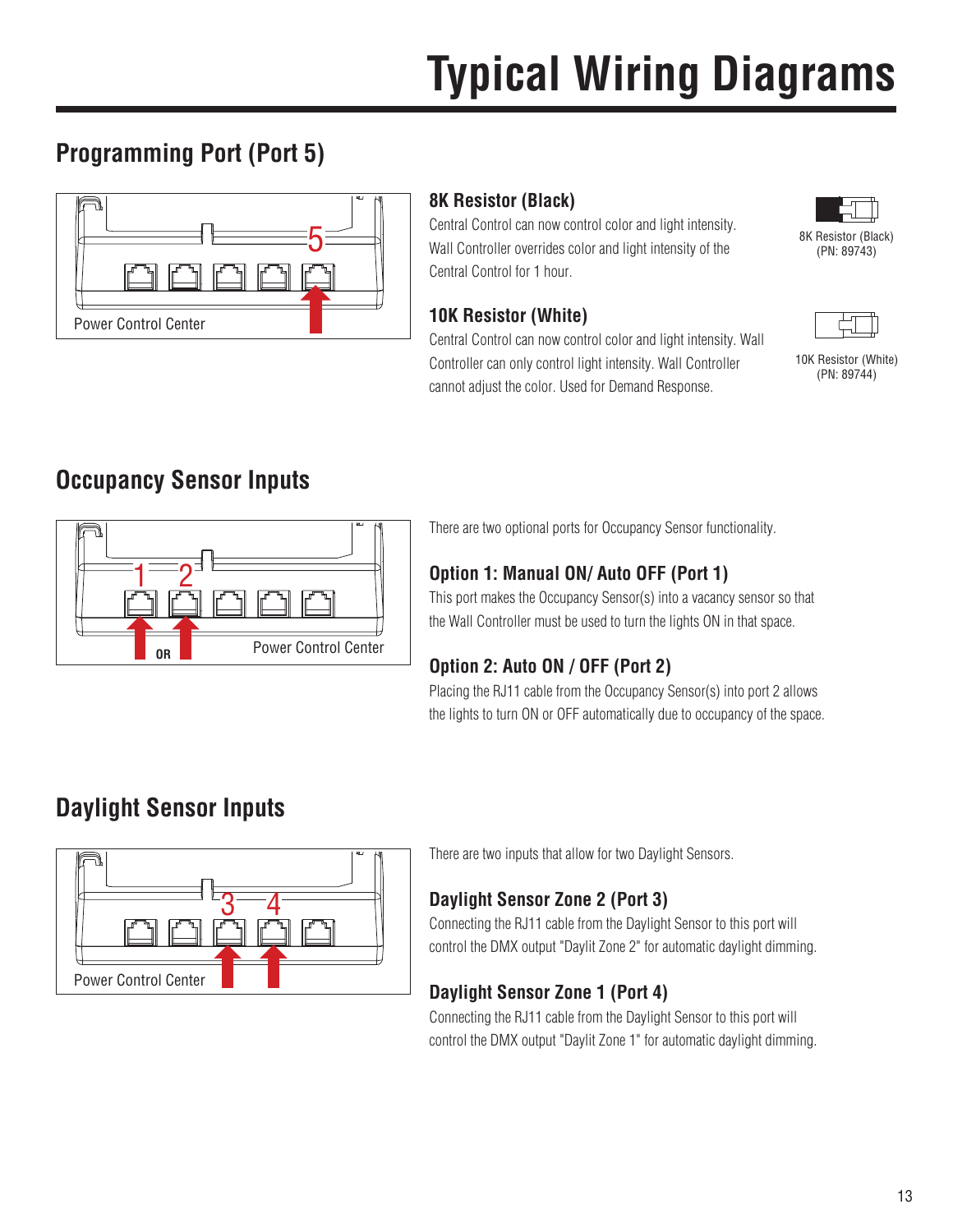### **FineTune™ Layout With Occupancy Sensors**



**NOTE:** Provide un-switched circuits to the FineTune Power Control Center as well as the FineTune enabled

#### **NOTE:**

- Allows for two (2) Occupancy Sensors per Power Control Center.
- The RJ11 cables connect together via a RJ11 Coupler or a RJ11 Splitter if two Occupancy Sensors are used.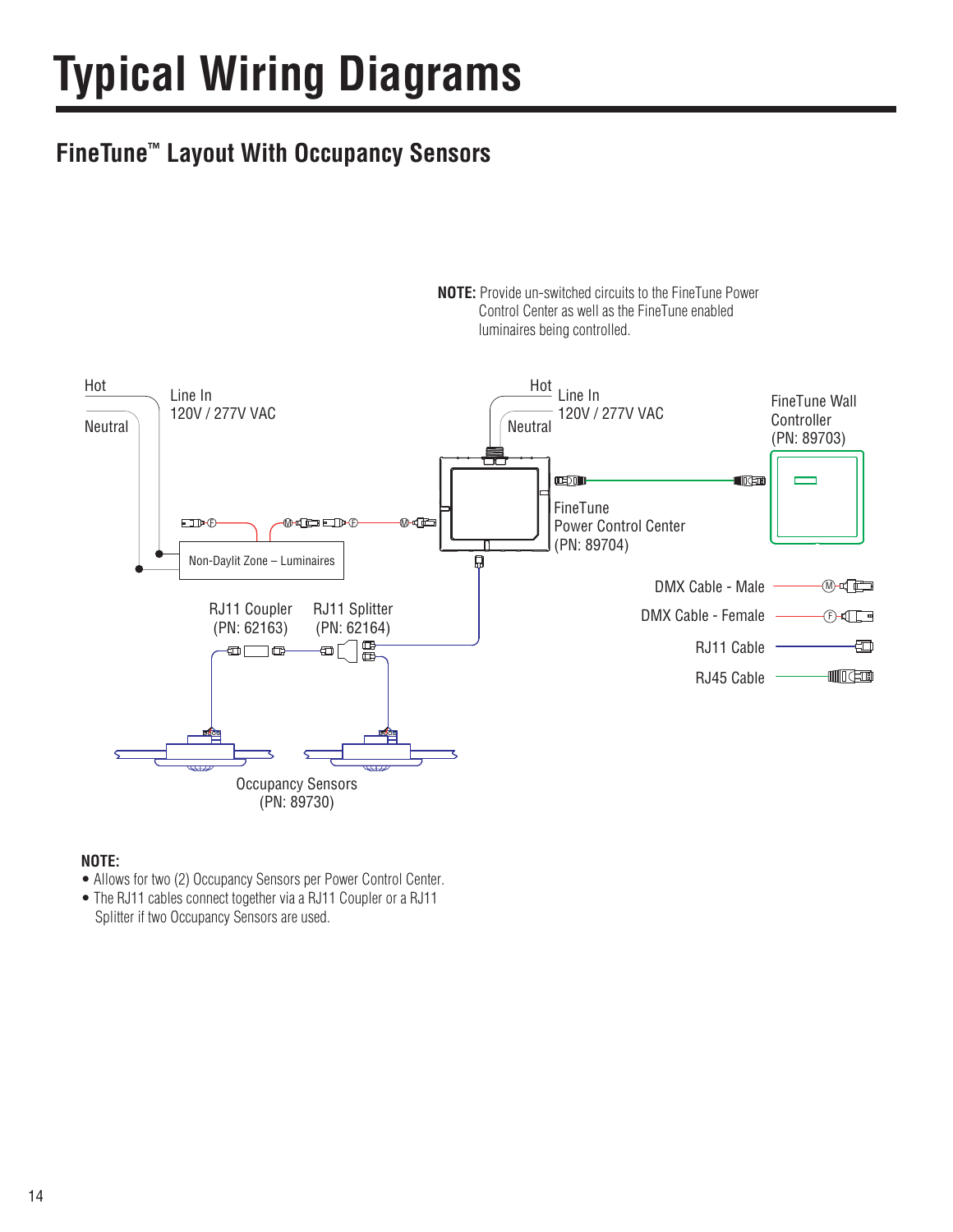### **FineTune™ Layout With Occupancy Sensors & Daylight Sensors**

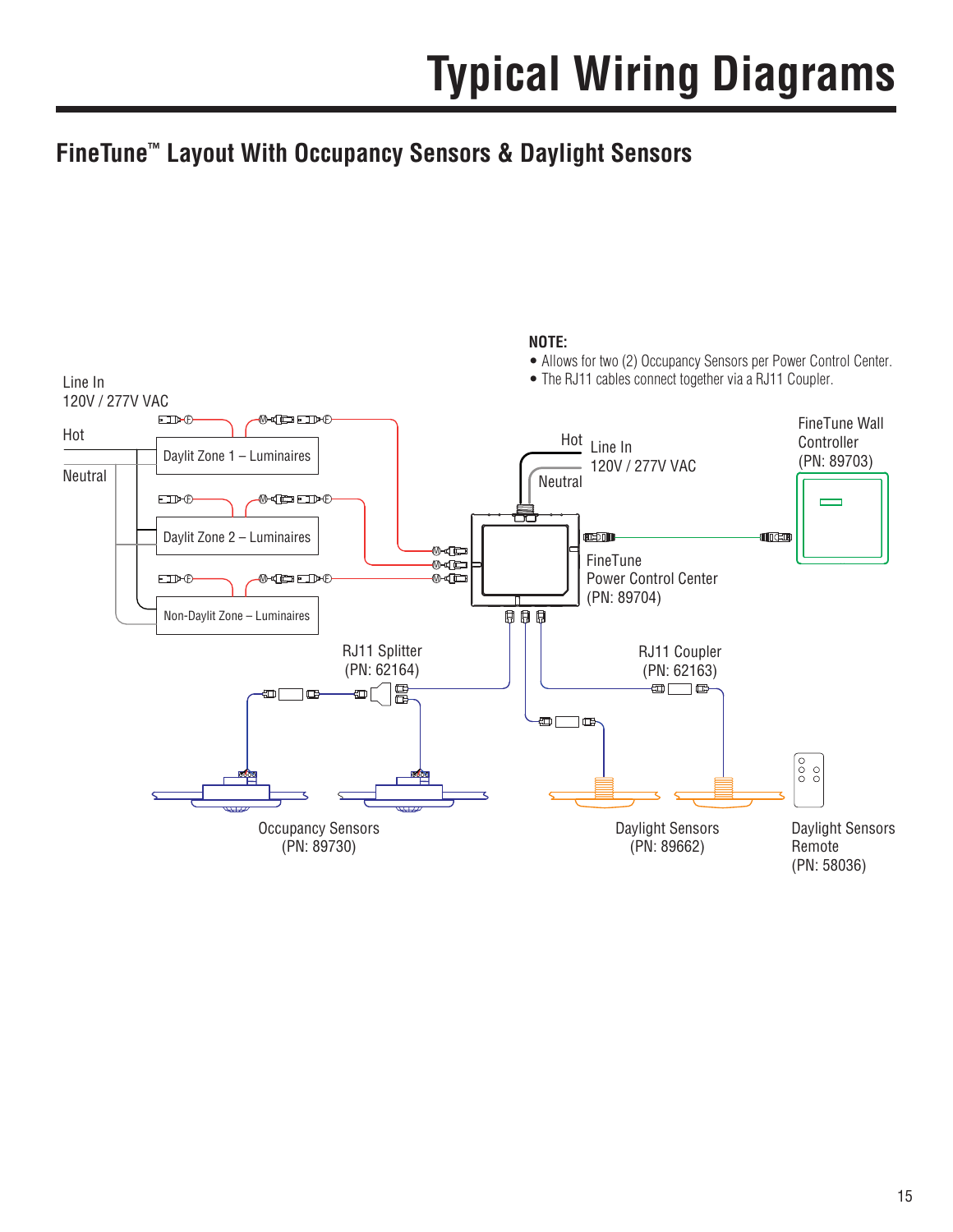# **Single Line Voltage Switching**

## **FineTune™ Layout With Single Line Voltage Switch**



**NOTE:** Provide un-switched circuits to the FineTune Power Control Center

#### **IMPORTANT:**

For line voltage switching, the FineTune system must have Occupancy Sensors and they must be in the Auto ON / OFF port.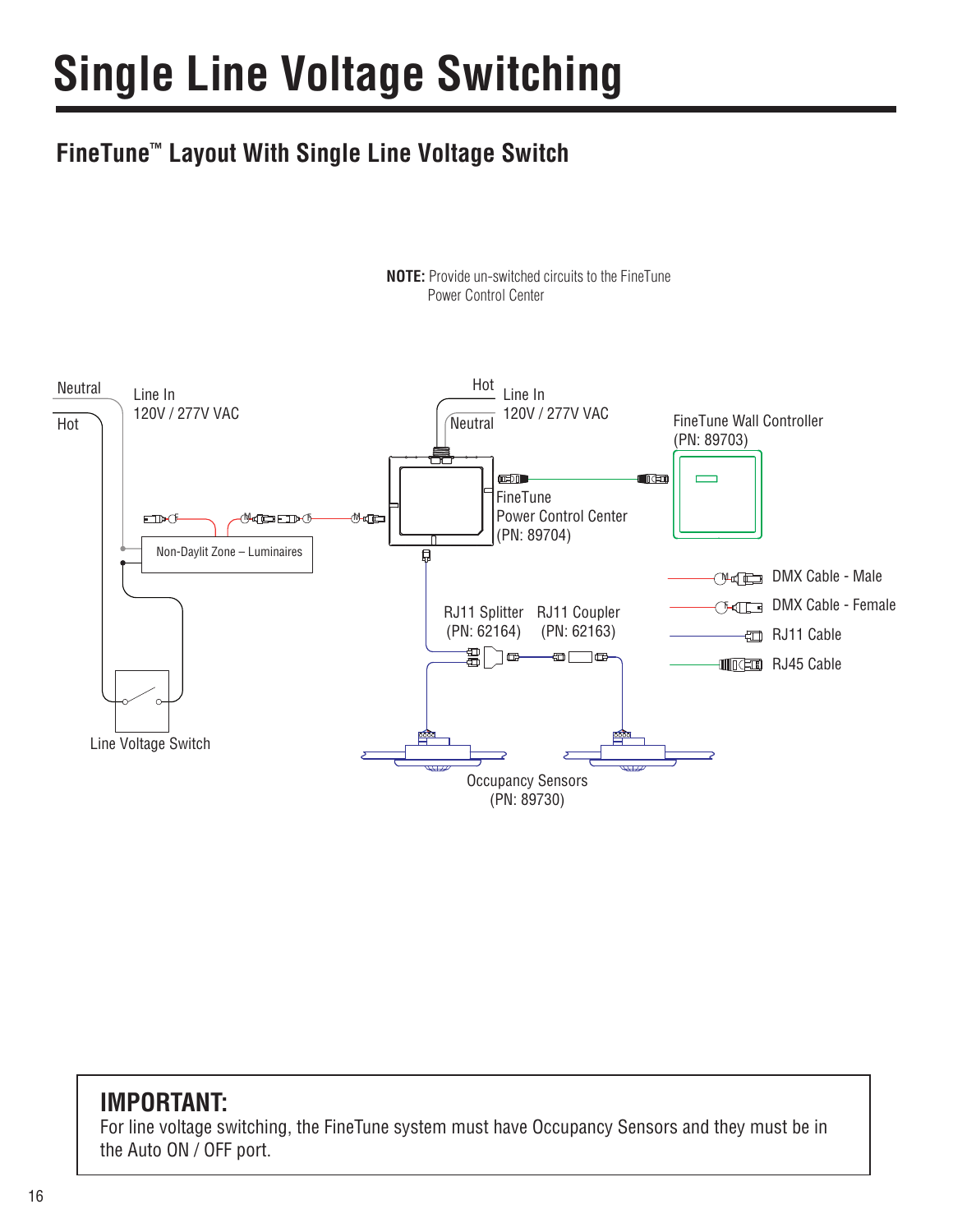### **FineTune™ Layout With 3-way Line Voltage Switching**



#### **NOTE:** Provide un-switched circuits to the FineTune Power Control Center

#### **IMPORTANT:**

For line voltage switching, the FineTune system must have Occupancy Sensors and they must be in the Auto ON / OFF port.